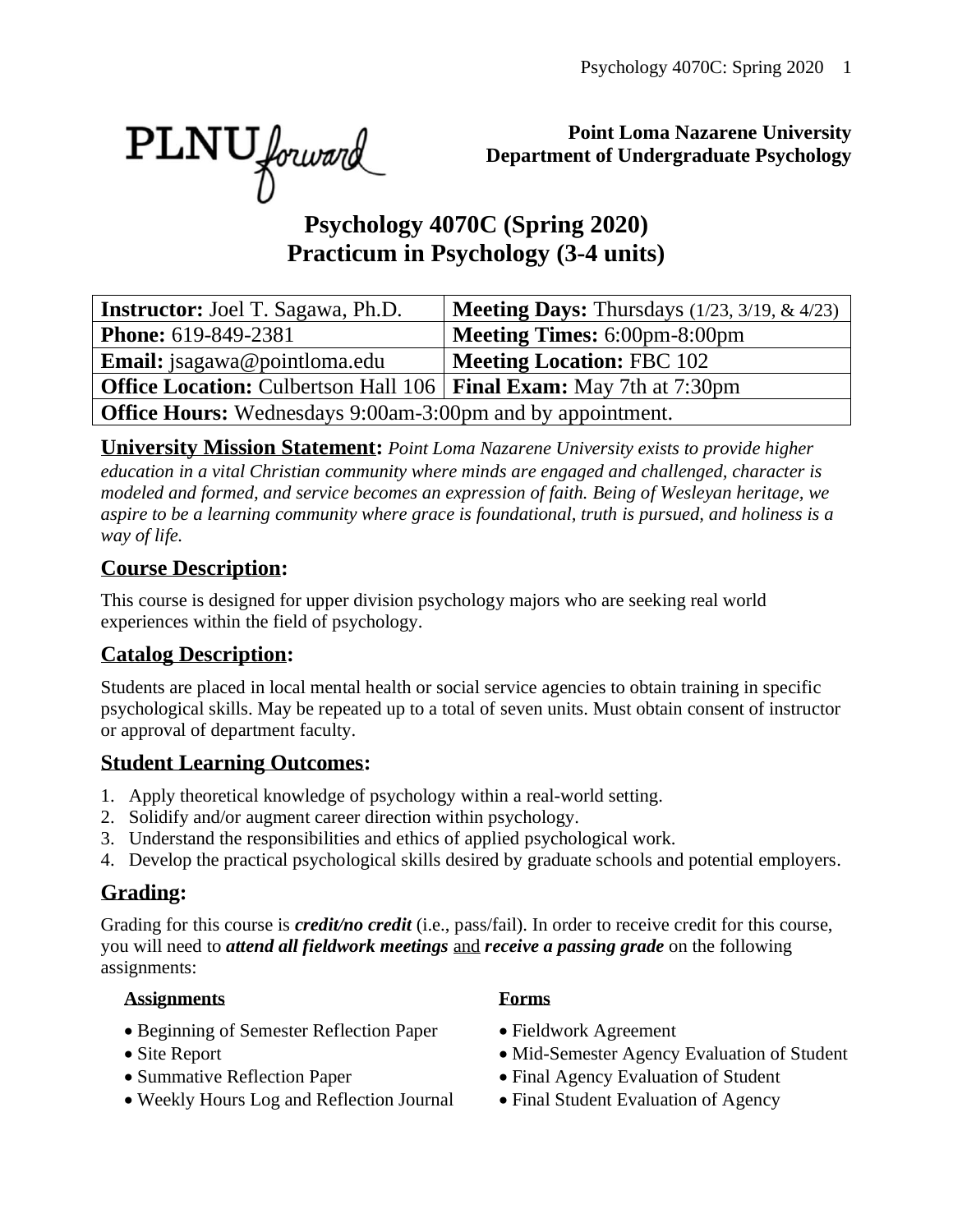#### **Course Requirements:**

- 1. *Fieldwork Meetings*: Students are required to attend all fieldwork meetings in order to receive full credit for this course. The purpose of these meetings is to provide students the opportunity to learn from one another regarding their various field placements and to gain support if needed.
- 2. *Reflection Journal and Fieldwork Hours Log*: Students are required to keep a weekly log of their fieldwork hours throughout the semester. In addition, students are required to take 5-10 minutes each week to reflect and document 1-2 basic insights gained while at their fieldwork placement. All fieldwork hours need to be completed between the first week of the semester and the final week of the semester. Exceptions (e.g., starting earlier or ending later) need to be approved by the instructor. The hour requirement for this course is variable and based on number of registered units. Detailed information on hour requirement per number of registered units is listed below:
	- 3 units  $= 150$  hours/semester (average 10 hours/week at the agency)
	- 4 units  $= 200$  hours/semester (average 14 hours/week at the agency)
- 3. *Beginning of Semester Reflection Paper*: Students are asked to complete an initial reflection paper regarding their professional goals while at their site placement and any concerns/challenges they are having at their site placement.
- 4. *Site Report*: Students are required to complete a site report in order to prepare for future graduate school and/or employment interviews. In addition, site reports are designed as a preparation tool for our mid-semester fieldwork meeting in which students are asked to share their site experiences with their peers for enhanced learning.
- 5. *Summative Reflection Paper*: Students are asked to complete a summative reflection paper demonstrating what they have learned about themselves, others, and the field of psychology.
- 6. *Fieldwork Agreement (Undergraduate Fieldwork Studies in Psychology Agreement)*: Students are required submit a signed fieldwork agreement by the second week of semester in order to receive full credit for this course. If students do not turn in a fieldwork agreement by this date, students may be required to drop this class in order to avoid a failing grade.
- 7. *Mid*-*Semester Student Evaluation (Agency Evaluation of Student)*: Students are required to obtain a mid-semester evaluation of their performance from their site supervisor before attending the mid-semester meeting. Failure to obtain a mid-semester evaluation may result in the student being dropped from the course.
- 8. *Final Student Evaluation (Agency Evaluation of Student)*: Students are required to obtain a final evaluation from their site supervisor before the final week of the semester.
- 9. *Final Site Evaluation (Student Evaluation of Agency)*: Students are also required to complete their final evaluation of their site by before the final week of the semester.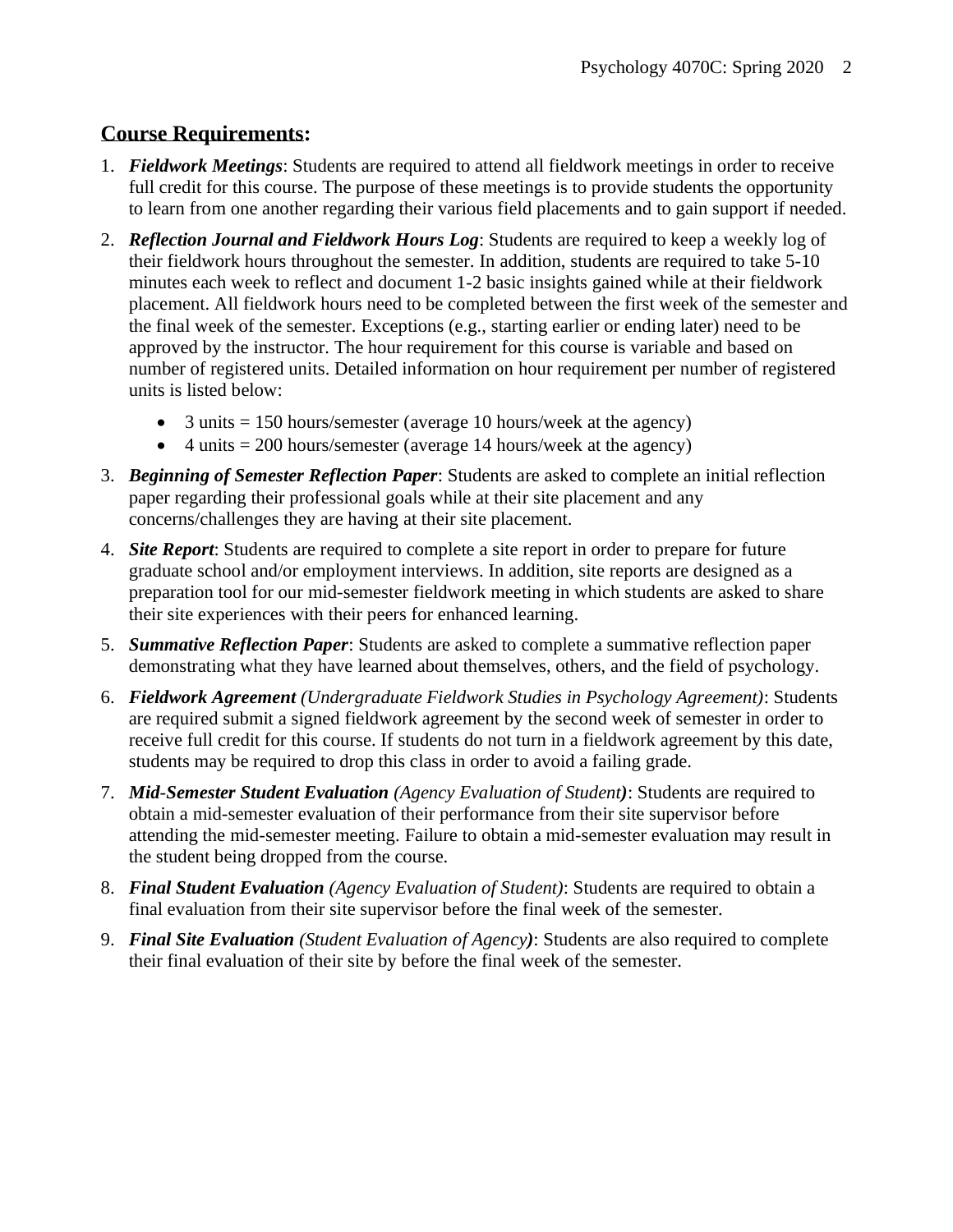#### **Course Policies:**

1*. Fieldwork Hours:* The hour requirement for this course is variable and based on the number of registered units. As defined by the department of psychology each unit requires 50 hours of work. If unforeseen circumstances arise, the hour requirement may be reduced a minimum of 40 hours for each unit in line with the university policy. Detailed information on hour requirement per number of registered units is listed below:

- **3 units = 150 hours/semester (average 10 hours/week at agency)**
- **4 units = 200 hours/semester (average 14 hours/week at agency)**

2. *Credit/No Credit Policy*: Students will receive credit only for the semester in which the work is performed. In situations where a student elects to volunteer for one of our approved agencies before the start date of the semester or after the end date of the semester, no oversight of the student's experience will be provided by the Department of Psychology. Past employment or volunteer work may not be used for retroactive credit. Students will not receive credit for the course under the following circumstances:

- Failure to attend any meetings without prior permission from the instructor.
- Failure to complete required internship hours.
- Failure to complete required assignments.
- Failure to complete required evaluations.

3. *Late Assignments:* All assignments must be completed within the semester that the student is registered for the course. If any of your assignments are late, you run the risk of being dropped from the course.

4. *In Progress (IP):* Students may be given an incomplete in this course in the event of an unusual situation where the completion of the field work hours is beyond the control of the student. 5. *Ethical Violations:* Anyone found cheating, plagiarizing, or any other form of academic dishonesty, will be given No Credit for the assignment and in most cases No Credit for the course. Please refer to the PLNU university catalog for a full description of the campus policy.

6. *Special Academic Accommodations:* Any student in this course who has a disability that might prevent them from fully demonstrating their abilities should meet with an advisor in the Disability Resource Center within the first two weeks of class to initiate disability verification and discuss accommodation that may be necessary to ensure full participation in the successful completion of course requirements. The Disability Resource Center can be contacted by phone at 619-849-2486 or by e-mail at [DRC@pointloma.edu.](mailto:DRC@pointloma.edu)

#### **Steps to Securing Your Fieldwork Internship with an Approved Site for PSY4070C**

- 1. Complete and submit Application for Psychology Fieldwork form.
- 2. Meet with Prof. Sagawa to discussion potential options for placement.
- 3. Begin the application process with an approved site.
- 4. Register for PSY4070C online during open registration.
- 5. Complete the interview and orientation process with your site including any necessary

background checks, immunizations, orientation meetings, and/or interviews.

6. Meet with your supervisor and complete the Fieldwork Agreement form.

#### **Steps to Securing Your Fieldwork Internship with a New Site for PSY4070C**

- 1. Complete Application for Psychology Field Work.
- 2. Meet with Prof. Sagawa to discuss potential options for placement.
- 3. Register for PSY4070C online during open registration.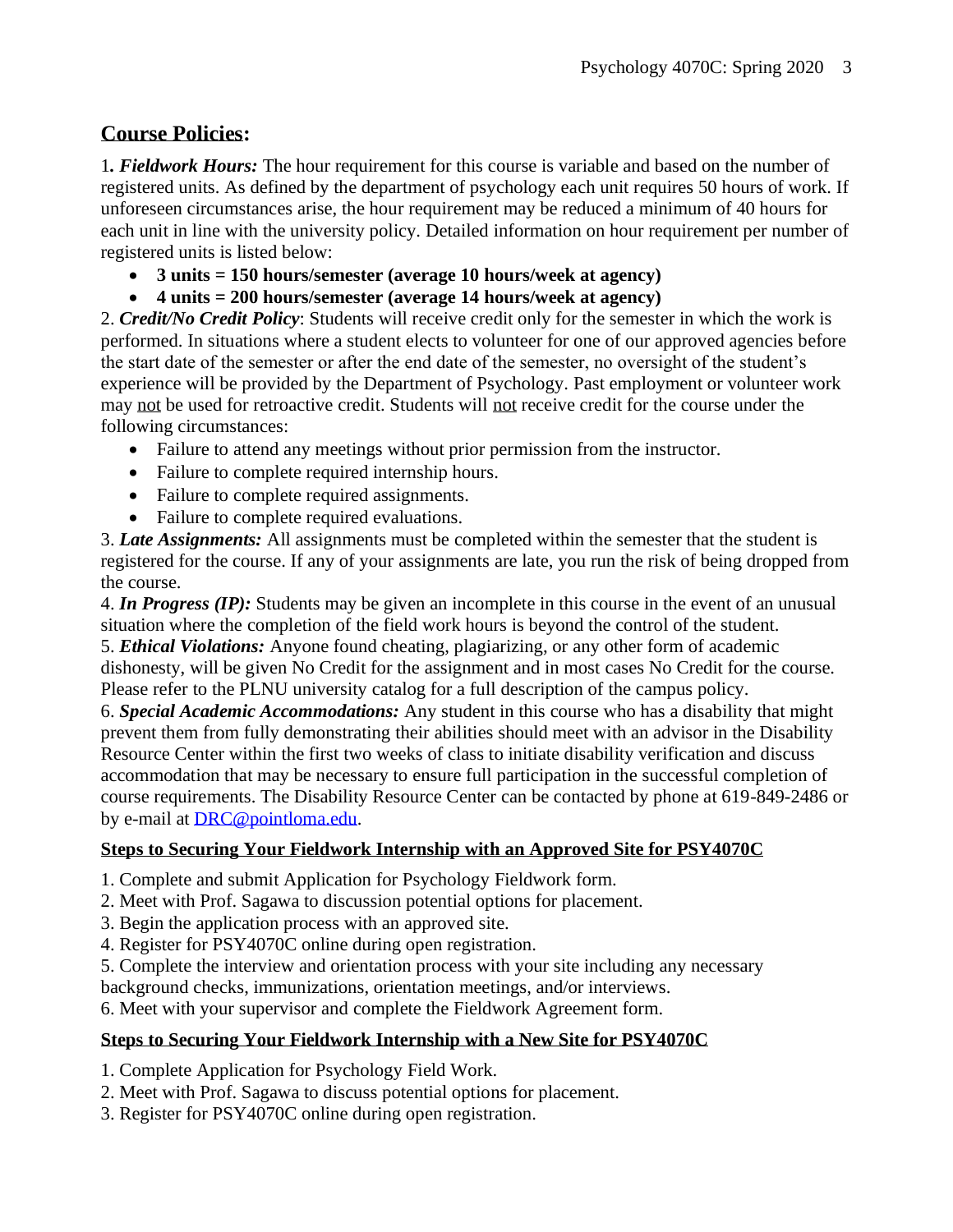4. Meet with the Office of Strengths and Vocation to explore options.

6. Join Prof. Sagawa to visit the new site.

7. Complete interview and orientation process with your site including any necessary background checks, immunizations, orientation meetings, and/or interviews.

8. Meet with your supervisor and complete the Fieldwork Agreement form.

#### **University Policies:**

1. *Educational Goals*: An internship or practicum must be part of an approved major or concentration within an academic department. Students must meet all prerequisites before participating. Each academic department offering internships or practicums for academic credit will clearly define the educational goals for these programs in written form. Learning objectives/career goals for the student and specific expectations from the internship or practicum site must stem from these educational goals.

2. *Locations*: Internship and practicum locations must be selected in collaboration with the department and appropriate faculty supervisor. Supervisor may call or visit site. Educational goals and accompanying expectations of the student must be agreed upon by the agency or business in order for it to quality as an approved site. When needed, legal rights and liabilities of the student of the site and of the University will be clearly stated and agreed to in writing before the beginning of the experience.

3. *Remuneration*: Traditionally PLNU academic internships and practicum assignments have not been paid positions. It was believed that the agency in which the student was placed was not to be considered the employer, but it was to serve as a partner in an educational experience for preprofessionals. As workplace policies have changed and liability concerns have arisen, the paid internship model has become common practice. If an internship includes payment for services (i.e., minimum wage, etc.), this must be stated in writing by the agency or business providing the paid internship. These conditions must be approved by the supervising academic department prior to the first day of the internship experience. Students may not use current employment locations to count for credit unless the workplace also qualifies under the previously stated PLNU educational policies, and a specific assignment is agreed upon. This determination must be made in consultation with the faculty supervisor. Past employment or volunteer work may not be used for retroactive credit. It remains the goal that agencies and businesses will be located by the academic departments and will participate with the University to provide valuable educational experiences, whether paid positions or not. Non-paid experiences can be mutually beneficial to both the sponsoring agency and the student, particularly if they are less encumbered by profit expectations. Students should be encouraged by faculty supervisors to pursue non-paid experiences with equal enthusiasm as with paid positions.

#### **Final Examination Policy:**

Successful completion of this class requires taking the final examination on its scheduled day. The [Final Exam Schedule](http://www.pointloma.edu/experience/academics/class-schedules) is available online.

#### **Attendance and Participation Policy:**

Regular and punctual attendance at all classes is considered essential to optimum academic achievement. If the student is absent for more than 10 percent of class meetings, the faculty member can file a written report which may result in de-enrollment. If the absences exceed 20 percent, the student may be de-enrolled without notice until the university drop date or, after that date, receive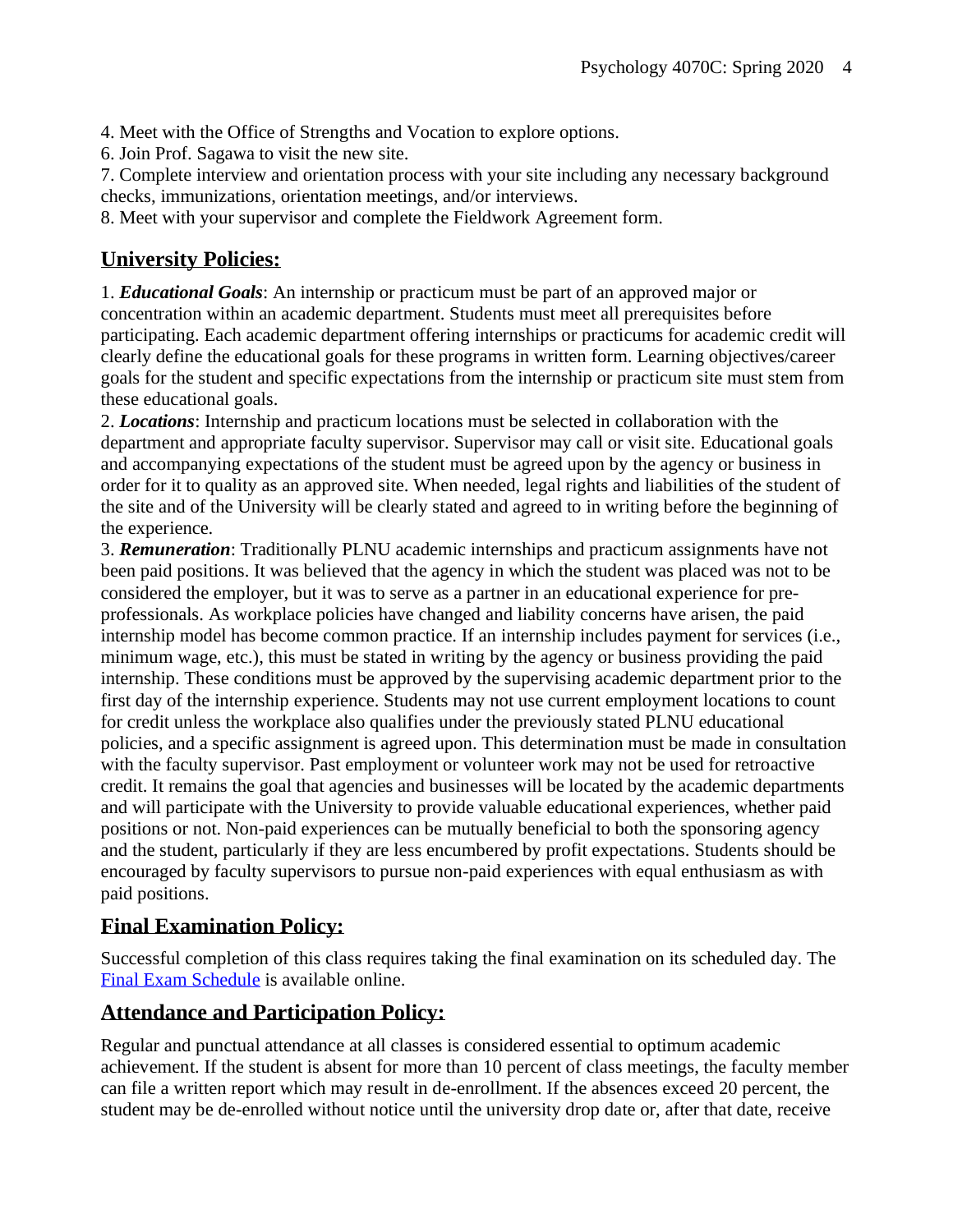the appropriate grade for their work and participation. A complete description of the [Academic](https://catalog.pointloma.edu/content.php?catoid=18&navoid=1278#Class_Attendance)  [Policies](https://catalog.pointloma.edu/content.php?catoid=18&navoid=1278#Class_Attendance) can be found in the Undergraduate Academic Catalog.

#### **Course Credit Hour Information:**

Following the [PLNU Credit Hour Policy,](http://catalog.pointloma.edu/content.php?catoid=18&navoid=1278#Credit_Hour_Definition) to meet the identified student learning outcomes of this course, the expectations are that this 3-4 unit course, delivered over a 15 week semester will approximate 3-4 hours/week classroom or direct faculty instruction. In addition, out of class student work will approximate a minimum of 6-8 hours each week. Specific details about how the class meets the credit hour requirement can be provided upon request.

#### **Academic Honesty Policy:**

Students should demonstrate academic honesty by doing original work and by giving appropriate credit to the ideas of others. Academic dishonesty is the act of presenting information, ideas, and/or concepts as one's own when in reality they are the results of another person's creativity and effort. A faculty member who believes a situation involving academic dishonesty has been detected may assign a failing grade for that assignment or examination, or, depending on the seriousness of the offense, for the course. Faculty will follow and students may appeal using the procedures in the University Catalog. See the [Academic Policies](https://catalog.pointloma.edu/content.php?catoid=18&navoid=1278#Academic_Honesty) for definitions of kinds of academic dishonesty and for further policy information.

#### **Academic Accommodations:**

While all students are expected to meet the minimum standards for completion of this course as established by the instructor, students with disabilities may require academic adjustments, modifications, or auxiliary aids/services. At Point Loma Nazarene University (PLNU), these students are requested to register with the [Disability Resource Center](http://www.pointloma.edu/experience/offices/administrative-offices/academic-advising-office/disability-resource-center) (DRC), located in the Bond Academic Center [\(DRC@pointloma.edu](mailto:DRC@pointloma.edu) or 619-849-2381). The DRC's policies and procedures for assisting such students in the development of an appropriate academic adjustment plan (AP) allows PLNU to comply with Section 504 of the Rehabilitation Act and the Americans with Disabilities Act. Section 504(a) prohibits discrimination against students with special needs and guarantees all qualified students equal access to and benefits of PLNU programs and activities. After the student files the required documentation, the DRC, in conjunction with the student, will develop an AP to meet that student's specific learning needs. The DRC will thereafter email the student's AP to all faculty who teach course in which the student is enrolled each semester. The AP must be implemented in all such courses. If students do not wish to avail themselves of some or all of the elements of their AP in a particular course, it is the responsibility of those students to notify their professor in that course. PLNU highly recommends that DRC students speak with their professors during the first two weeks of each semester about the applicability of their AP in that particular course and/or if they do not desire to take advantage of some or all of the elements of their AP in that course. Students may find additional support through other campus offices as well including the [Office of Spiritual Development,](https://www.pointloma.edu/offices/spiritual-development) the [Tutorial Center,](https://www.pointloma.edu/offices/tutorial-services) and/or the [Wellness Center.](https://www.pointloma.edu/offices/wellness-center)

### **Copyright Policy:**

Point Loma Nazarene University, as a non-profit educational institution, is entitled by law to use materials protected by US Copyright Act for classroom education. Any use of those materials outside of the class may violate the law. More information on the [PLNU Copyright Policy](http://libguides.pointloma.edu/content.php?pid=203591&sid=1700398) can be found online.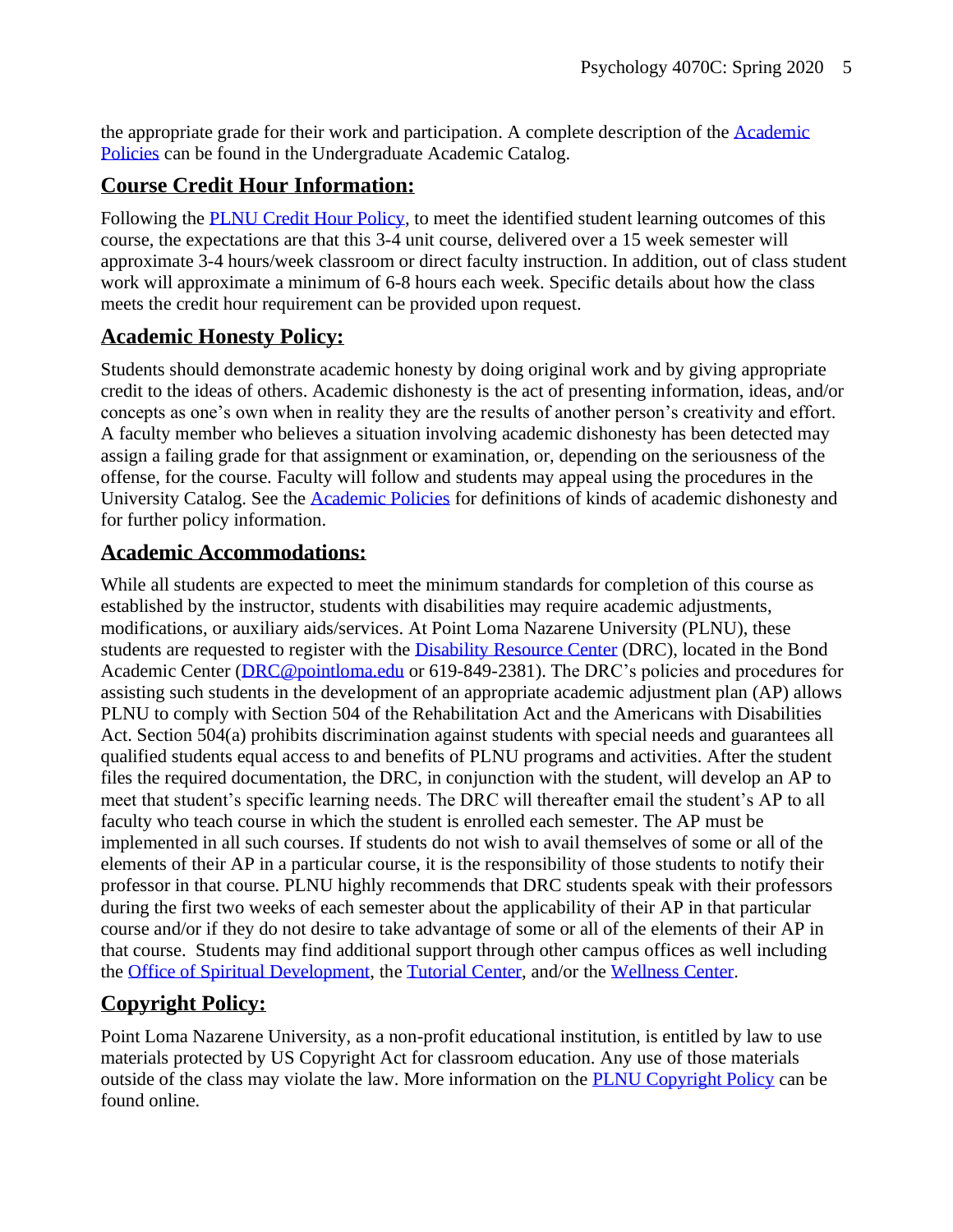#### **Psychology 4070C Tentative Schedule**

Beginning of Semester Meeting (January 23rd) *Assignment Due: Fieldwork Agreement*

Indivdual Meetings with Professor (February 10th-14th) *Assignment Due: Beginning of Semester Reflection Paper*

Mid-Semester Meeting (March 19th) *Assignment Due: Site Report Assignment Due: Agency Evaluation of Student (Mid-Semester)*

Final Meeting (April 23rd) *Assignment Due: Summative Reflection Paper*

Final Exam – Final Evaluation Meetings with Professor (May 4th-8th) *Assignment Due: Weekly Hours Log & Reflection Journal Assignment Due: Agency Evaluation of Student (Final) Assignment Due: Student Evaluation of Agency*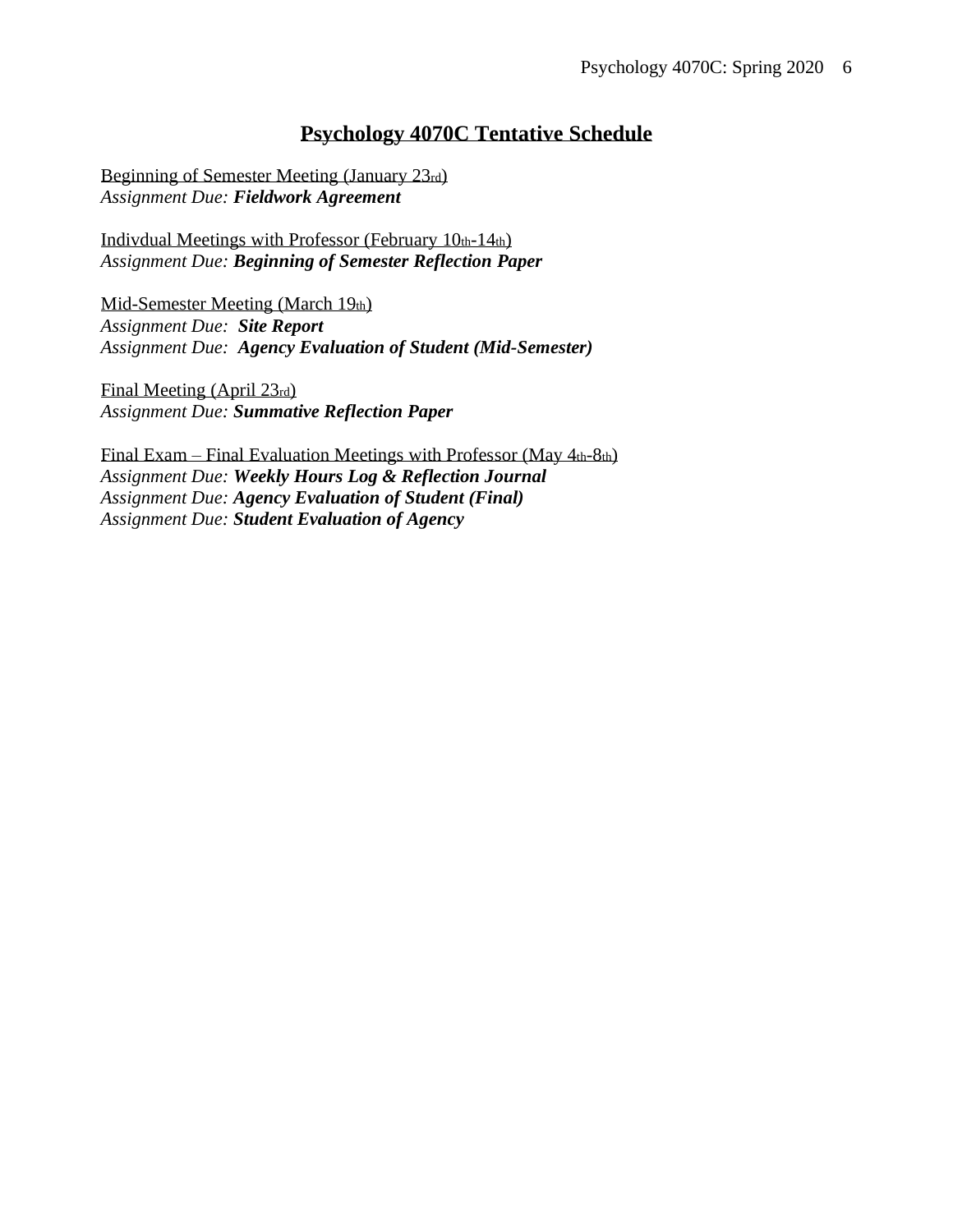## **Fieldwork Hours Log and Reflection Journal**

Please take 5-10 minutes each week to reflect on your experience at your fieldwork placement. After reflection, please make sure to write down 1-2 insights gained about yourself, others, the field of psychology, and/or your potential fit for a career in psychology. Reflections are to be brief (i.e., no more than one sentence) and may be listed in bullet points. In addition, please remember to document your fieldwork hours on a weekly basis. All fieldwork hours need to be completed between the first week of the semester and the final week of the semester. Exceptions need to be approved by the instructor. The hour requirement for this course is based on number of registered units. Detailed information on hour requirement per registered units is listed below.

- 2 units  $= 100$  hours/semester (average 6 hours/week at the agency)
- 3 units  $= 150$  hours/semester (average 10 hours/week at the agency)
- 4 units  $= 200$  hours/semester (average 14 hours/week at the agency)

| <b>Week</b>                                                                        | <b>Hours</b>           | <b>Insights</b> |       |  |
|------------------------------------------------------------------------------------|------------------------|-----------------|-------|--|
| 1                                                                                  |                        |                 |       |  |
| $\boldsymbol{2}$                                                                   |                        |                 |       |  |
| $\mathbf{3}$                                                                       |                        |                 |       |  |
| $\overline{\mathbf{4}}$                                                            |                        |                 |       |  |
| 5                                                                                  |                        |                 |       |  |
| 6                                                                                  |                        |                 |       |  |
| 7                                                                                  |                        |                 |       |  |
| 8                                                                                  |                        |                 |       |  |
| $\boldsymbol{9}$                                                                   |                        |                 |       |  |
| 10                                                                                 |                        |                 |       |  |
| 11                                                                                 |                        |                 |       |  |
| 12                                                                                 |                        |                 |       |  |
| 13                                                                                 |                        |                 |       |  |
| 14                                                                                 |                        |                 |       |  |
| 15                                                                                 |                        |                 |       |  |
| <b>Total</b>                                                                       |                        |                 |       |  |
| I, the undersigned, verify that all information submitted in this log is accurate. |                        |                 |       |  |
| Student's Signature:                                                               |                        |                 | Date: |  |
|                                                                                    | Supervisor's Signature |                 | Date: |  |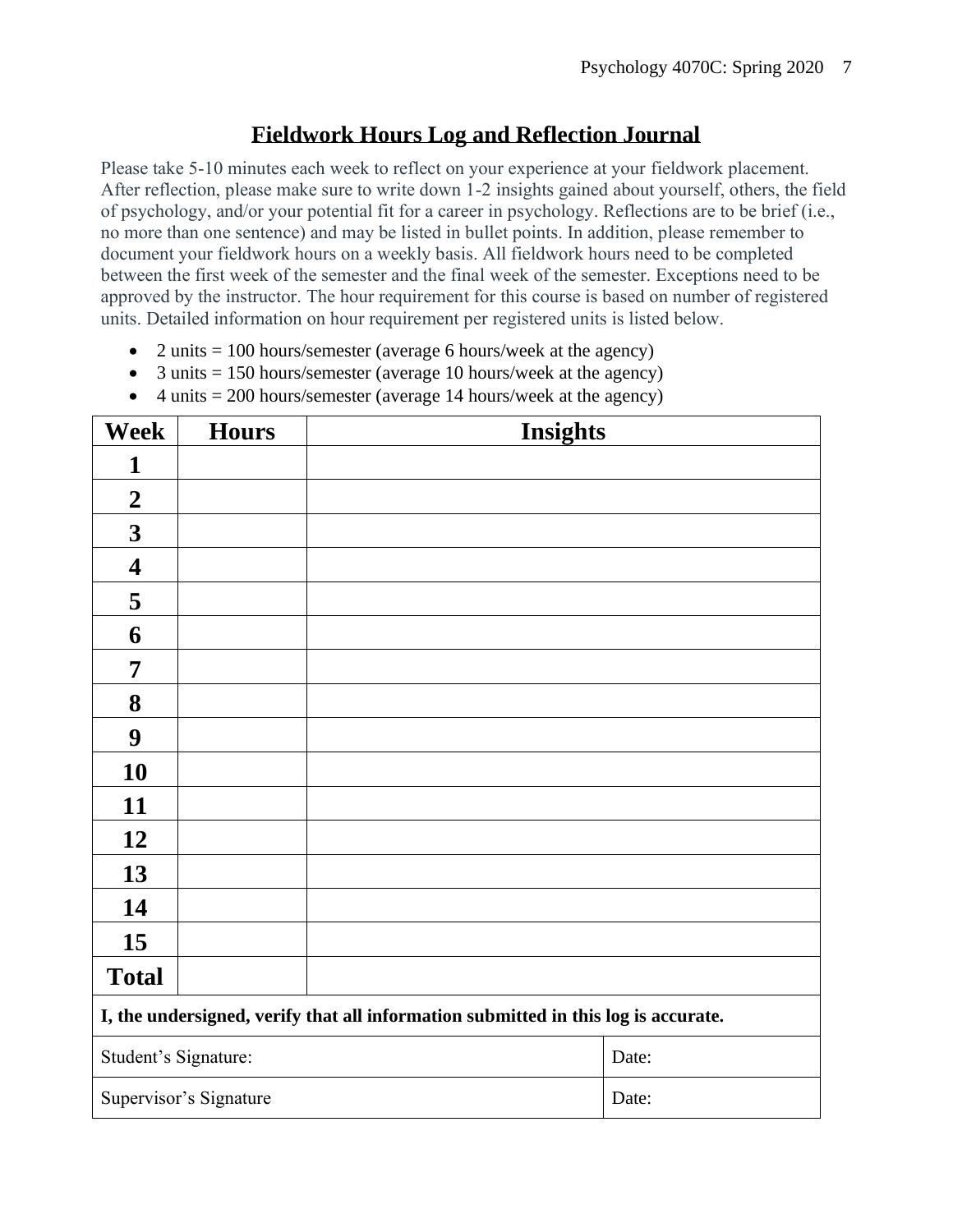# **Beginning of Semester Reflection Paper**

Please provide a 1-2 page (250-500 word) response to the following questions:

- **Learning Experiences**: What experiences and/or learning opportunities are you hoping to get while at your placement this semester? How do you plan on advocating for yourself in order to obtain these experiences and/or learning opportunities? Learning opportunities may include but are not limited to: counseling, emotional support, behavior modification, behavioral monitoring, data collection, intake interviews, documentation, treatment planning, case management, community outreach, pitch writing, marketing services, and/or education.
- **Challenging Experiences**: What has been difficult or challenging about being at your placement so far? What are your initial concerns and/or questions with regard to being at your placement this semester? How do you plan on going about resolving these challenges or answering these questions?
- **Career Exploration**: What careers would you like to learn more about this semester while at your site placement? Who would you like to potentially conduct an informational interview with at your site? What questions would you like to ask them?

\*Note. This purpose of this assignment is to increase your awareness of your professional goals and to help you to develop a plan to enhance your learning experiences while your site placement this semester. As such, you will be asked to share your responses to these questions at your indivdual meeting with the instructor during the second month of the semester. A detailed description of the grading rubric for this assignment can be found online.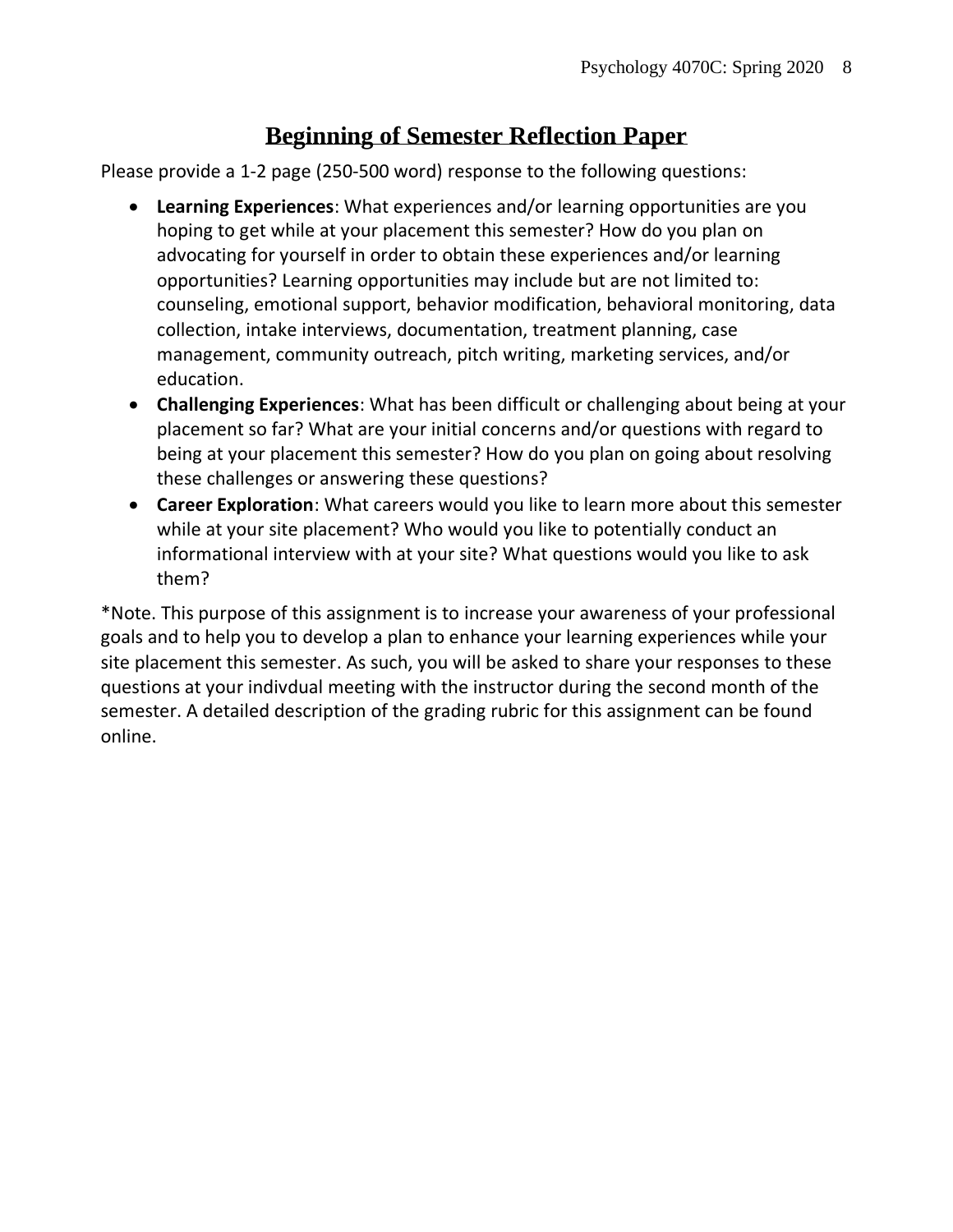# **Site Report**

Please provide a 2-4 page (500-1000 word) description of your site placement including the following:

- **Mission**: What is the mission statement of your site placement? In cases where no mission statement has been created, please describe the overall vision for and/or goals of your site placement.
- **Demographics:** What are the demographics of the people that your site serves? Descriptions of demographics may include but are not limited to: age, gender, socioeconomic status, education level, ethnicity, and geographic location.
- **Presenting Concerns**: What are some reasons why a person might visit your site? Reasons may include but are not limited to: educational concerns, mental health issues, help with marketing, desire for leadership development, help with employee benefits, and/or health problems. Please be as specific as you can in response to this question.
- **Services**: What are the primary services that your site provides? Services provide may include but are not limited to: leadership development, marketing services, individual counseling, group counseling, art therapy, case management, training and education, emotional support, spiritual support, and/or assessment.
- **Staff Characteristics**: What are the staff characteristics of your site placement? Staff characteristics may include but are not limited to: staff education and/or degrees, staff roles and/or titles, and staff duties and/or areas of expertise.
- **Learning Opportunities**: What are the duties and/or learning opportunities/experiences are offered to fieldwork students at your agency? Learning opportunities may include but are not limited to: counseling, emotional support, behavior modification, behavioral monitoring, data collection, intake interviews, documentation, treatment planning, case management, community outreach, pitch writing, marketing services, and/or education.

\*Note. This purpose of this assignment is to help your fellow students learn more about the fieldwork experiences available to them as undergraduate students. As such, you will be asked to share your responses to these questions at our mid-semester meeting. A detailed grading rubric for this assignment can be found online.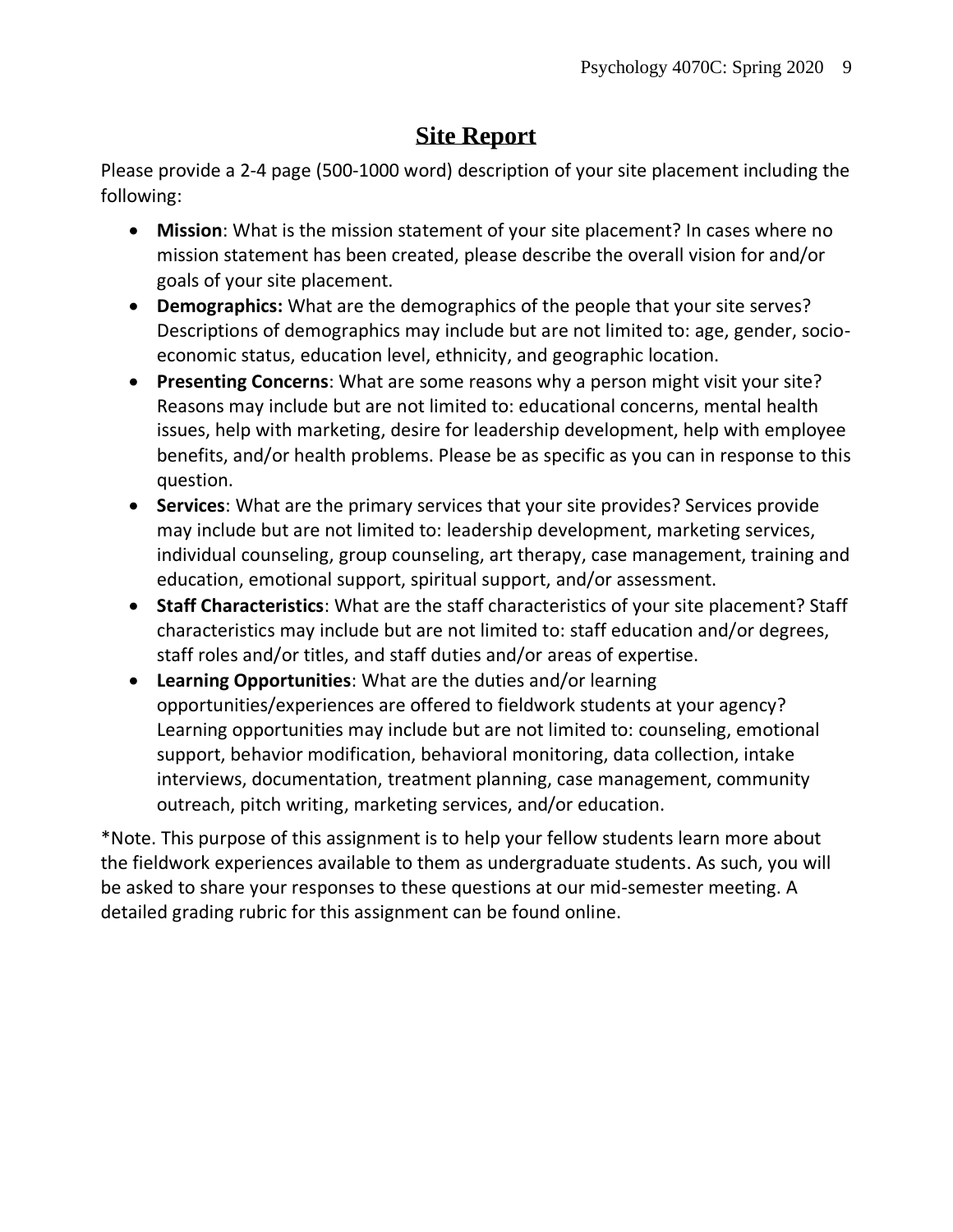# **Summative Reflection Paper**

Please provide a 2-4 page (500-1000 word) reflection regarding your site placement including the following:

1. **Rewarding Experience(s)**: What have you especially enjoyed doing while at your placement? What has been your most rewarding experience with a group, individual, client, resident, patient, and/or project at your site?

2. **Challenging Experience(s)**: What has been difficult or challenging about being at your placement? What has been your most challenging experience with a group, individual, client, resident, patient and/or project at your site? How have you worked to resolve these challenges?

3. **Personal and Professional Development**: What have you learned about yourself and others while at your placement? What have you learned about the professional world and expectations of supervisors within the professional world? What have you learned about your personal strengths and growth areas?

4. **Career Direction**: What career directions are you considering following your experience at your site? How has your experience at your placement shaped, solidified, or changed your future career goals and/or direction?

5. **Knowledge and Skills**: What have you learned about the field of psychology or a related field (e.g., marketing or human resources) while at your placement? What skills have you been able to develop while at your site? What psychological theories or principles have you been able to apply while at your placement?

**6. Conclusion and Recommendation**: How have you benefited from being placed at your site placement this semester? Would you recommend your site as a potential placement for future students? Why or why not?

\*Note. This purpose of this assignment is to prepare you for future interviews with graduate schools and/or employment agencies. As such, you will be asked to share your responses to these questions at our final meeting. A detailed grading rubric for this assignment can be found online.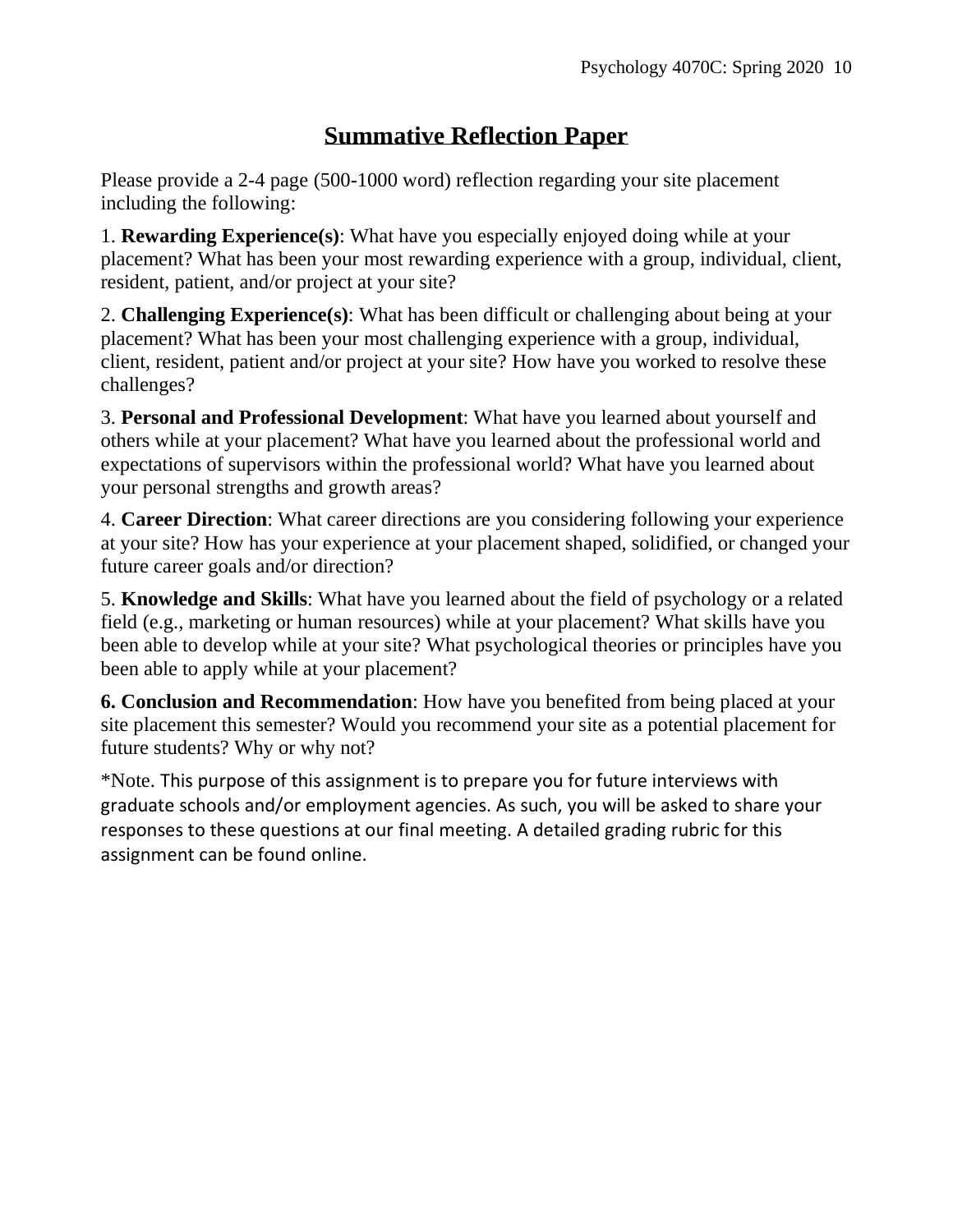┑

Г

**Point Loma Nazarene University Department of Undergraduate Psychology**

# **PLNU** *Jorward Department of Undergraduate Psychology*<br>Undergraduate Fieldwork Studies in Psychology Agreement

| STUDENT'S CONTACT INFORMATION (To be completed by the <i>student</i> )          |
|---------------------------------------------------------------------------------|
| Student's Name:                                                                 |
| Student's Address:                                                              |
|                                                                                 |
| <b>Student's Phone Number:</b>                                                  |
| Student's Email Address:                                                        |
| Student's Class Standing (please check one):                                    |
| $\Box$ Sophomore<br>$\Box$ Junior $\Box$ Senior<br>$\Box$ Freshman<br>$\Box$ 5+ |
| SUPERVISOR'S CONTACT INFORMATION (To be completed by the <i>agency</i> )        |
| <b>Agency Name:</b>                                                             |
| <b>Agency Address:</b>                                                          |
|                                                                                 |
| Primary Supervisor's Name:                                                      |
| Primary Supervisor's Title:                                                     |
| Primary Supervisor's Phone Number:                                              |
| Primary Supervisor's Email Address:                                             |
| INSTRUCTOR'S CONTACT INFORMATION (To be completed by <i>instructor</i> )        |
| Instructor's Name: Joel Sagawa, Ph.D.                                           |
| Instructor's Address: Department of Psychology (Culbertson Hall)                |
| 3900 Lomaland Drive<br>San Diego, Ca 92016                                      |
| Instructor's Phone Number: 619-849-2381                                         |
| Instructor's Email Address: jsagawa@pointloma.edu                               |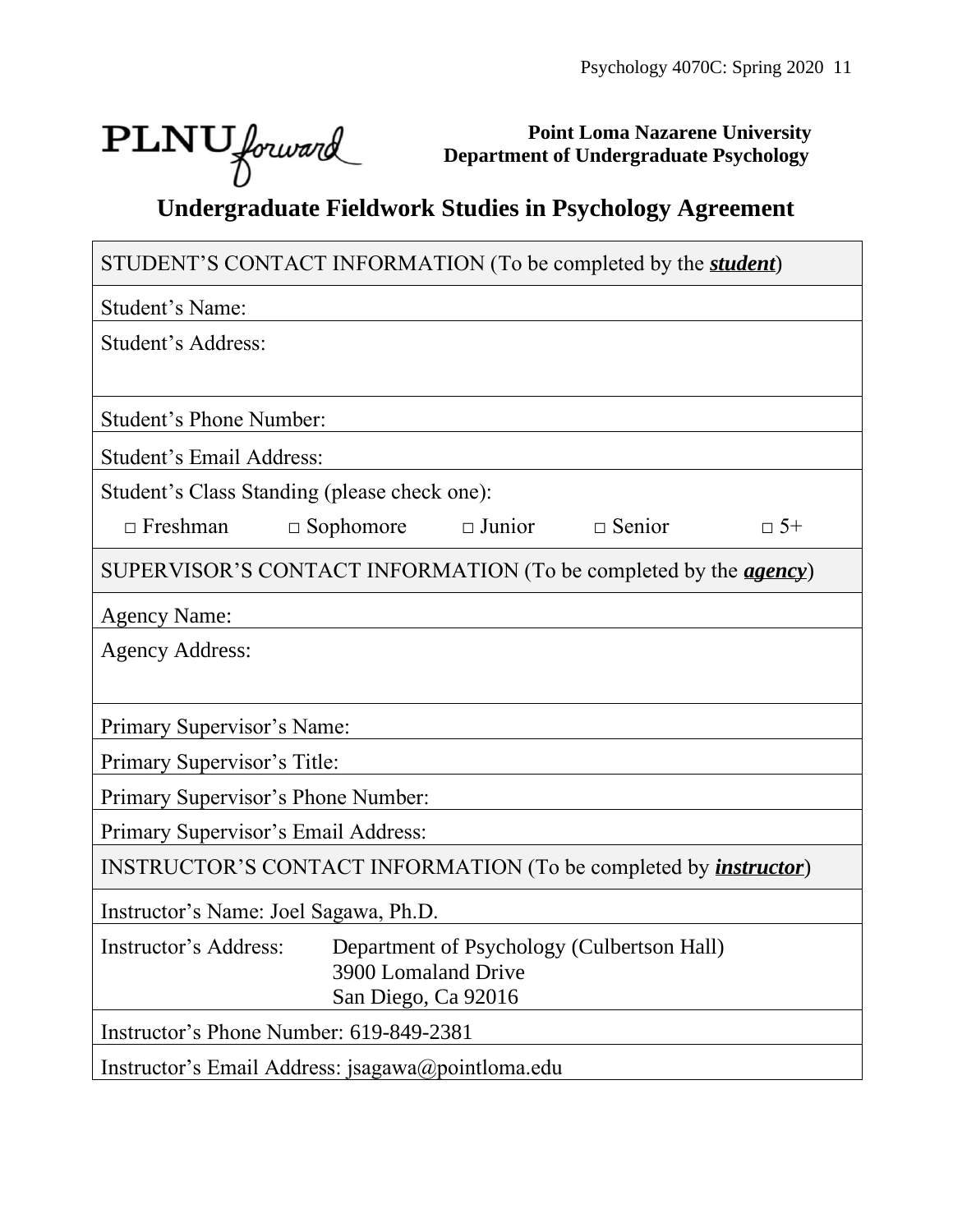| FIELDWORK HOURS (To be completed by the <i>student</i> )                                                                                                                                                                                                                                                                                                                                                                                    |                                                       |                          |  |  |
|---------------------------------------------------------------------------------------------------------------------------------------------------------------------------------------------------------------------------------------------------------------------------------------------------------------------------------------------------------------------------------------------------------------------------------------------|-------------------------------------------------------|--------------------------|--|--|
| Number of units (please check one):                                                                                                                                                                                                                                                                                                                                                                                                         | $\Box$ 3 units (150 hours) $\Box$ 4 units (200 hours) |                          |  |  |
| <b>Agreed Upon Start Date:</b>                                                                                                                                                                                                                                                                                                                                                                                                              | <b>Agreed Upon End Date:</b>                          |                          |  |  |
| FIELDWORK DESCRIPTION (To be completed by the <i>agency</i> )                                                                                                                                                                                                                                                                                                                                                                               |                                                       |                          |  |  |
| Please list duties and learning experiences offered to the student by the agency:<br>(Agency may attach description of duties and learning experiences if desired)                                                                                                                                                                                                                                                                          |                                                       |                          |  |  |
| Please describe training opportunities offered to the student by the agency:<br>(Agency may attach description of training opportunities if desired)                                                                                                                                                                                                                                                                                        |                                                       |                          |  |  |
| When will training (if any) occur? Please select all that apply.<br>$\Box$ Sun<br>$\Box$ Mon<br>$\Box$ Tue<br>$\Box$ Not Applicable $\Box$ Other (please describe):                                                                                                                                                                                                                                                                         | $\Box$ Wed $\Box$ Thur<br>$\Box$ Fri                  | $\Box$ Sat               |  |  |
| When will supervision (if any) occur? Please select all that apply.<br>$\Box$ Mon<br>$\Box$ Tue<br>$\Box$ Sun<br>$\Box$ Not Applicable $\Box$ Other (please describe):                                                                                                                                                                                                                                                                      | $\Box$ Wed $\Box$ Thur                                | $\Box$ Fri<br>$\Box$ Sat |  |  |
| SIGNATURES (To be signed by <i>agency supervisor</i> , <i>student</i> , and <i>instructor</i> )                                                                                                                                                                                                                                                                                                                                             |                                                       |                          |  |  |
| We, the undersigned, accept the responsibilities outlined in this agreement. I, the student, have<br>read and understand that credit for this course is contingent upon meeting all requirements (e.g.,<br>assignments and evaluations) for this course as outlined in the syllabus in addition to performing<br>the work described above. Any deviation from what has been indicated above is to be worked out<br>by all parties involved. |                                                       |                          |  |  |
| Student's Signature:                                                                                                                                                                                                                                                                                                                                                                                                                        |                                                       | Date:                    |  |  |
| Agency Supervisor's Signature:                                                                                                                                                                                                                                                                                                                                                                                                              |                                                       | Date:                    |  |  |
| Instructor's Signature:                                                                                                                                                                                                                                                                                                                                                                                                                     |                                                       | Date:                    |  |  |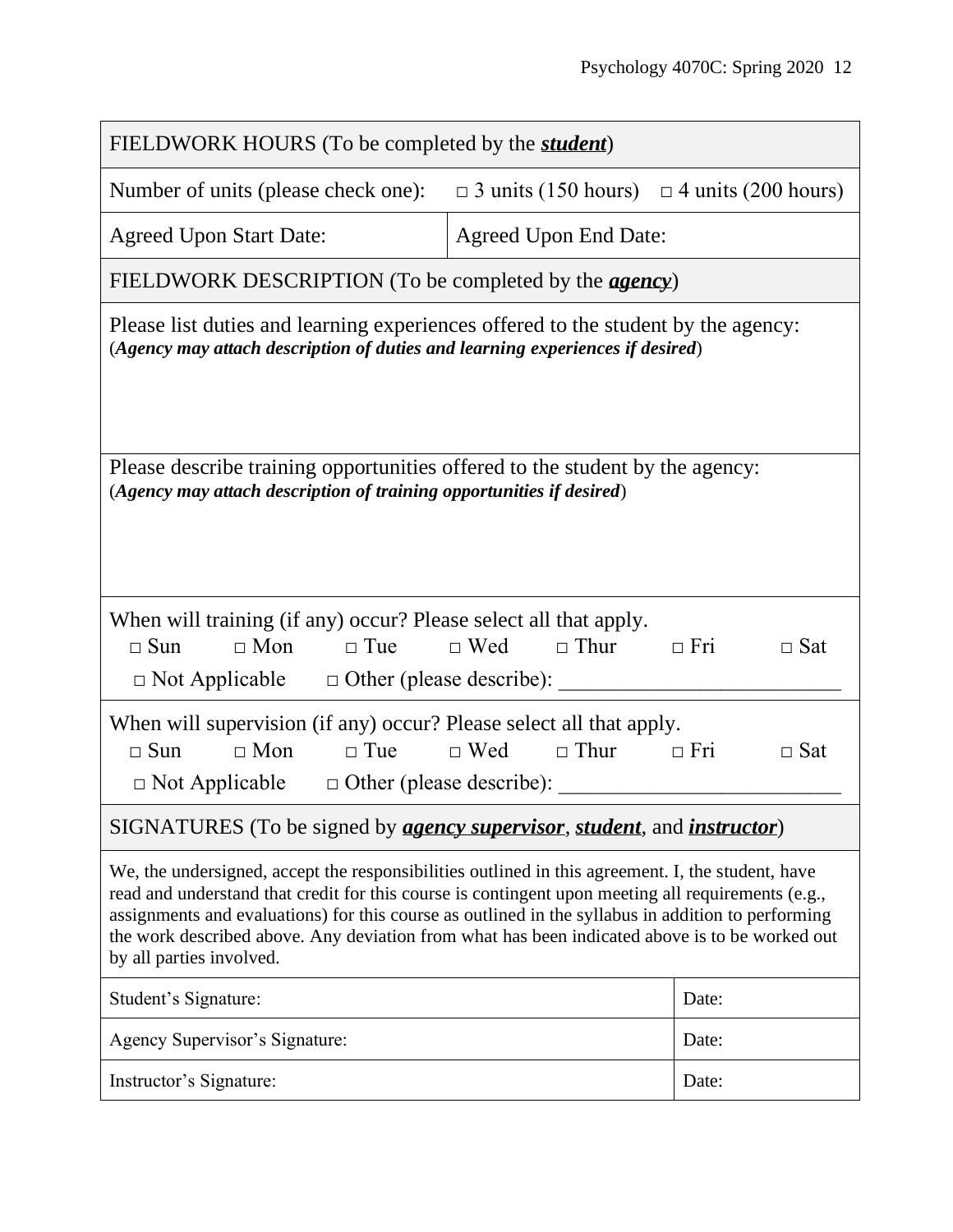٦

PLNU forward

**Point Loma Nazarene University Department of Undergraduate Psychology**

# **Agency Evaluation of Student**

| <b>CONTACT INFORMATION:</b>            |                                   |                                                                                                                                                                                                               |   |                  |
|----------------------------------------|-----------------------------------|---------------------------------------------------------------------------------------------------------------------------------------------------------------------------------------------------------------|---|------------------|
| Agency:                                |                                   |                                                                                                                                                                                                               |   |                  |
| <b>Agency Supervisor:</b>              |                                   |                                                                                                                                                                                                               |   |                  |
| Student:                               |                                   |                                                                                                                                                                                                               |   |                  |
| <b>FIELDWORK HOURS:</b>                |                                   |                                                                                                                                                                                                               |   |                  |
| <b>Placement Began:</b>                |                                   | <b>Placement Ends:</b>                                                                                                                                                                                        |   |                  |
| Approximate Number of Hours Completed: |                                   |                                                                                                                                                                                                               |   |                  |
| <b>RATING SCALE:</b>                   |                                   |                                                                                                                                                                                                               |   |                  |
|                                        |                                   | USING THE RATING SCALE BELOW, PLEASE EVALUTE THE STUDENT ASSIGNED TO<br>YOUR PROGRAM IN TERMS OF THE FOLLOWING CRITERIA. ENTER N/A IF YOU DID<br>NOT HAVE THE CHANCE TO OBSERVE STUDENT IN A PARTICULAR AREA. |   |                  |
| 1                                      | 2                                 | 3                                                                                                                                                                                                             | 4 | 5                |
| <b>VERY POOR</b>                       |                                   | <b>AVERAGE</b>                                                                                                                                                                                                |   | <b>EXCELLENT</b> |
| <b>GENERAL CHARACTERISTICS:</b>        |                                   |                                                                                                                                                                                                               |   | <b>RATING</b>    |
| Personal appearance<br>1.              |                                   |                                                                                                                                                                                                               |   |                  |
| 2.<br><b>Emotional maturity</b>        |                                   |                                                                                                                                                                                                               |   |                  |
| 3.                                     | Reliability and responsibility    |                                                                                                                                                                                                               |   |                  |
| 4.                                     | Initiative and resourcefulness    |                                                                                                                                                                                                               |   |                  |
| 5.<br>Interest and enthusiasm          |                                   |                                                                                                                                                                                                               |   |                  |
| 6.                                     |                                   | Ability to get along and work well with others                                                                                                                                                                |   |                  |
|                                        | Ability to communicate orally     |                                                                                                                                                                                                               |   |                  |
| 8.                                     | Ability to communicate in writing |                                                                                                                                                                                                               |   |                  |
| 9.                                     |                                   | Organization of time to meet the needs of the agency                                                                                                                                                          |   |                  |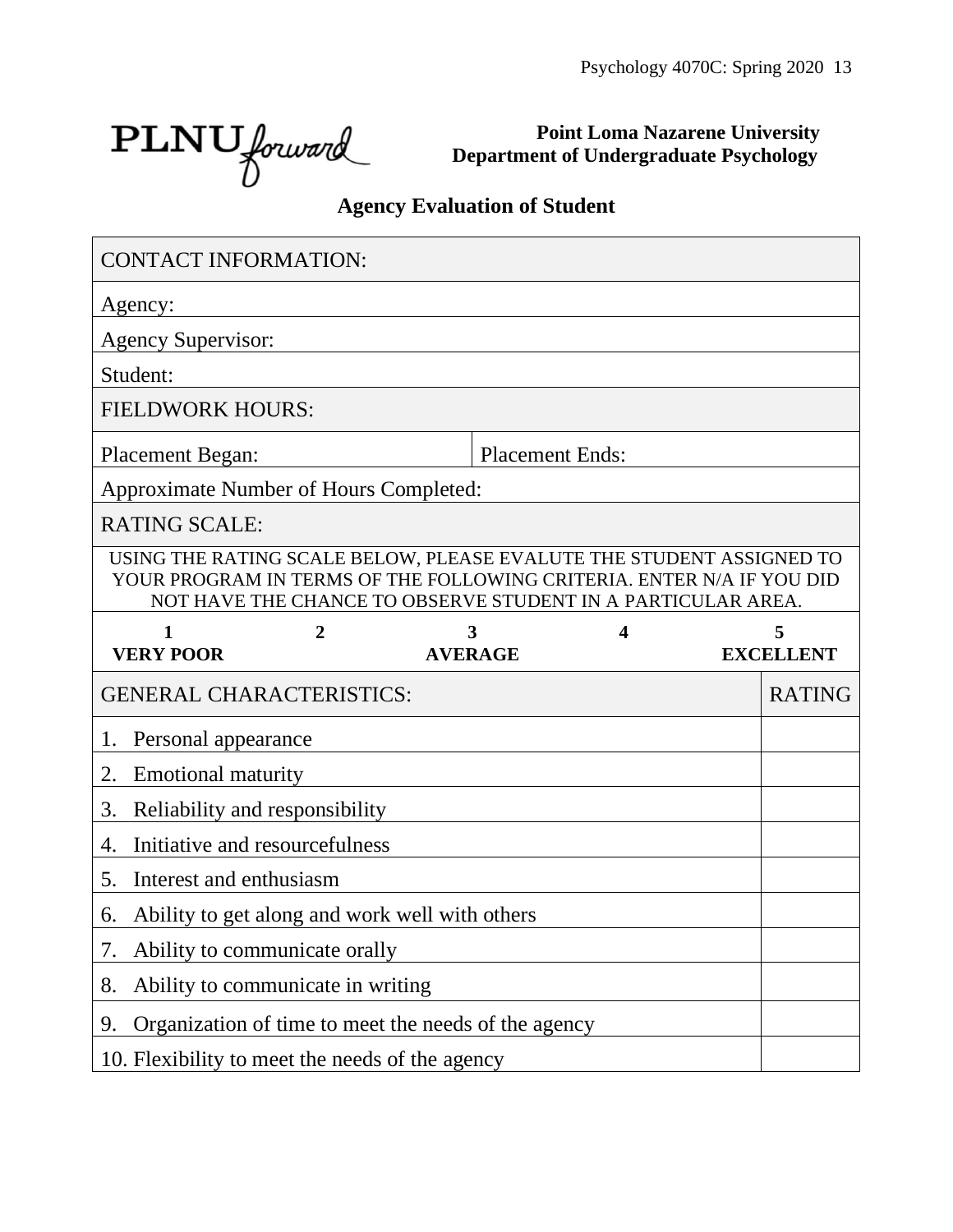| PROFESSIONAL COMPETENCE                                                                                                                                              |            | <b>RATING</b> |  |  |
|----------------------------------------------------------------------------------------------------------------------------------------------------------------------|------------|---------------|--|--|
| Active listening skills<br>1.                                                                                                                                        |            |               |  |  |
| 2.<br>Ability to establish rapport with others                                                                                                                       |            |               |  |  |
| Ability to express care, empathy, genuineness, and warmth<br>3.                                                                                                      |            |               |  |  |
| Awareness of professional ethics and ethical decision making<br>4.                                                                                                   |            |               |  |  |
| Ability to maintain appropriate boundaries<br>5.                                                                                                                     |            |               |  |  |
| Awareness of own strengths and weaknesses<br>6.                                                                                                                      |            |               |  |  |
| Ability to relate non-defensively when receiving feedback<br>7.                                                                                                      |            |               |  |  |
| Ability to implement feedback received from supervisor<br>8.                                                                                                         |            |               |  |  |
| Recognizes problems and reports them to supervisor<br>9.                                                                                                             |            |               |  |  |
| 10. Ability to facilitate group activities                                                                                                                           |            |               |  |  |
| <b>GLOBAL ASSESSMENT</b>                                                                                                                                             |            |               |  |  |
| Please list one or two highly positive attributes of this student:<br>(Agency may attach description of positive attributes if desired)                              |            |               |  |  |
|                                                                                                                                                                      |            |               |  |  |
| Please list one or two areas where the student could improve or grow:<br>(Agency may attach description of growth areas if desired)                                  |            |               |  |  |
|                                                                                                                                                                      |            |               |  |  |
| Are there any personality issues that need to be addressed as<br>this student prepares for professional work? If yes, please<br>describe with an attached statement. | $\Box$ Yes | $\Box$ No     |  |  |
| <b>SIGNATURES</b>                                                                                                                                                    |            |               |  |  |
| Signature of Supervisor:                                                                                                                                             | Date:      |               |  |  |
| <b>Signature of Student:</b>                                                                                                                                         | Date:      |               |  |  |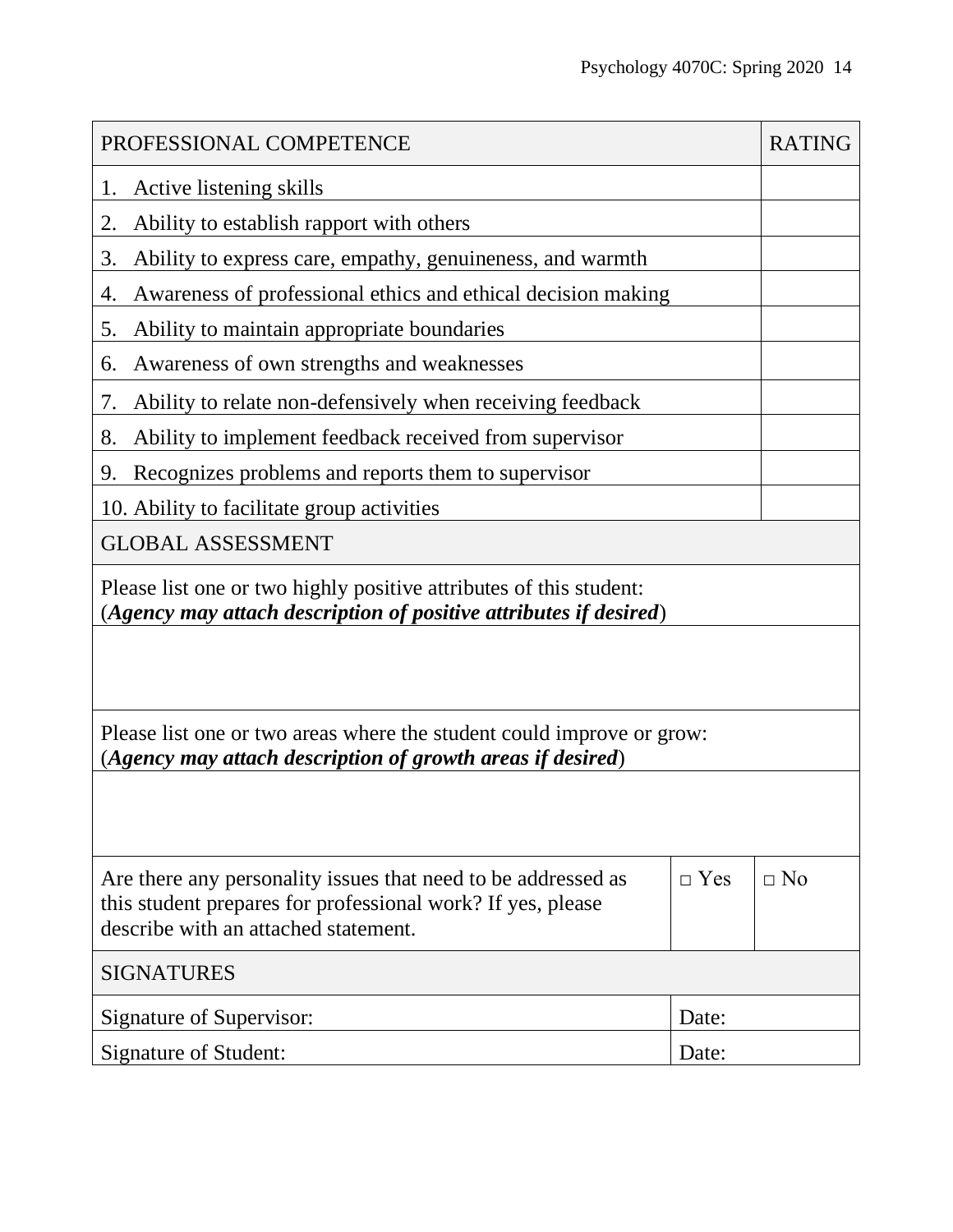$\text{PLNU}$  forward

**Point Loma Nazarene University Department of Undergraduate Psychology**

# **Student Evaluation of Agency**

| <b>CONTACT INFORMATION:</b>                                                            |                                                                                                                                |                     |               |                                         |                       |
|----------------------------------------------------------------------------------------|--------------------------------------------------------------------------------------------------------------------------------|---------------------|---------------|-----------------------------------------|-----------------------|
| Student:                                                                               |                                                                                                                                |                     |               |                                         |                       |
| Agency:                                                                                |                                                                                                                                |                     |               |                                         |                       |
| <b>Agency Supervisor:</b>                                                              |                                                                                                                                |                     |               |                                         |                       |
| <b>FIELDWORK HOURS:</b>                                                                |                                                                                                                                |                     |               |                                         |                       |
| <b>Placement Began:</b>                                                                |                                                                                                                                |                     |               | <b>Placement Ends:</b>                  |                       |
| <b>Total Number of Hours Completed:</b>                                                |                                                                                                                                |                     |               |                                         |                       |
| Please rate the percentage of your time spent doing clerical work (please select one): |                                                                                                                                |                     |               |                                         |                       |
| $\Box$ 0-19%                                                                           | $\Box$ 20-39%                                                                                                                  |                     | $\Box$ 40-59% | $\Box 60 - 79\%$                        | $\Box$ 80-100%        |
| <b>RATING SCALE:</b>                                                                   |                                                                                                                                |                     |               |                                         |                       |
|                                                                                        | USING THE RATING SCALE BELOW, PLEASE EVALUATE YOUR FIELDWORK<br>PLACEMENT IN TERMS OF THE FOLLOWING CRITERIA. ENTER N/A IF NOT |                     |               | APPICABLE TO YOUR FIELDWORK EXPERIENCE. |                       |
| 1<br><b>VERY POOR</b>                                                                  | $\overline{2}$                                                                                                                 | 3<br><b>AVERAGE</b> |               | 4                                       | 5<br><b>EXCELLENT</b> |
| <b>GLOBAL ASSESSMENT RATINGS</b>                                                       |                                                                                                                                |                     |               |                                         |                       |
|                                                                                        |                                                                                                                                |                     |               |                                         | <b>RATING</b>         |
| Quality of supervision.<br>1.                                                          |                                                                                                                                |                     |               |                                         |                       |
| Frequency of supervision.<br>2.                                                        |                                                                                                                                |                     |               |                                         |                       |
| 3.                                                                                     | Opportunities to apply theoretical knowledge of psychology.                                                                    |                     |               |                                         |                       |
| 4.                                                                                     | Opportunities to practice skills relevant to the field of psychology.                                                          |                     |               |                                         |                       |
| 5.                                                                                     | Opportunities to learn about the ethics of applied psychological work.                                                         |                     |               |                                         |                       |
| 6.                                                                                     | Opportunities to learn about individuals suffering from mental illness.                                                        |                     |               |                                         |                       |
| 7.                                                                                     | Helpfulness and support provided by professional staff.                                                                        |                     |               |                                         |                       |